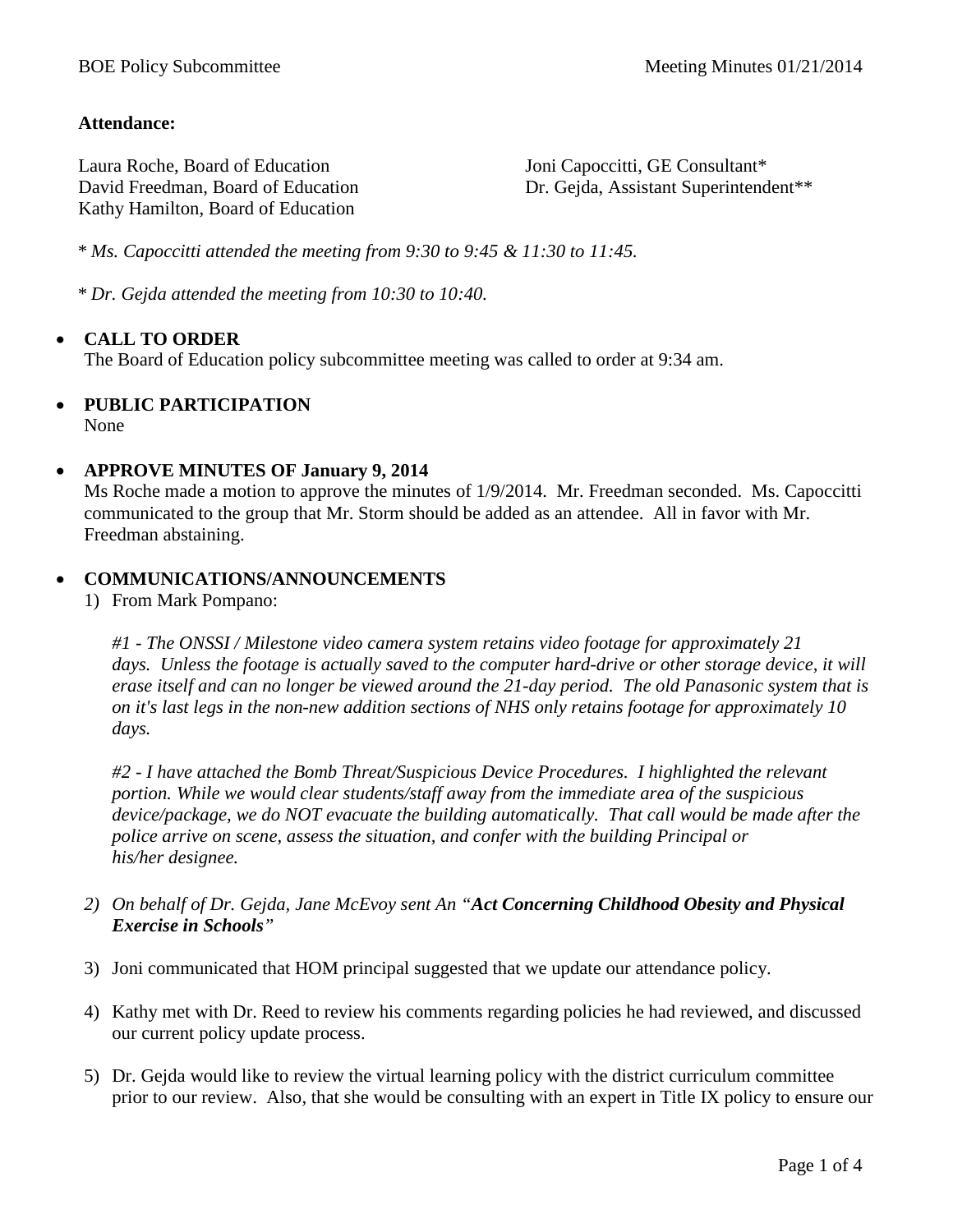Title IX policy revisions were complete.

### • **UNFINISHED BUSINESS - REVIEW AND UPDATE STATUS OF OPEN 12/12 ACTION ITEMS:**

| <b>Responsible</b> |                                                |                                     | <b>Due</b> | <b>Complete</b> |
|--------------------|------------------------------------------------|-------------------------------------|------------|-----------------|
| Party              | <b>Action</b>                                  | <b>Status</b>                       | Date       | <b>Date</b>     |
|                    |                                                | Completed incorporation of updates  |            |                 |
|                    | Continue Review and Update of                  | for the following policies: 4000.1, |            |                 |
|                    | comments received from Dr. Reed                | 5131.111, 6114, 6114.1, 6114.3,     |            |                 |
| Committee          | and David Abbey                                | 6114.7, 6121, 6121.1, 1331          | 1/21/2014  | 1/21/2014       |
|                    | Continue Review and Update of                  |                                     |            |                 |
|                    | comments received from Dr. Reed                |                                     |            |                 |
|                    | and David Abbey. Policies: 5125,               |                                     |            |                 |
| Ms. Hamilton       | 5136                                           | Carry Forward                       | 2/27/2014  |                 |
|                    | Review and Approve Title IX                    |                                     |            |                 |
| Dr. Gejda          | policies                                       | Carry Forward                       | 2/27/2014  |                 |
|                    | Combine CABE policy 5114 with                  | Complete; Accepted by Committee;    |            |                 |
|                    | Ms. Hamilton Newtown policy 7-401              | Forward to Administration           | 1/21/2014  | 1/21/2014       |
|                    | Combine CABE policy                            |                                     |            |                 |
|                    | 4118.231/4218.2 with Newtown                   |                                     |            |                 |
|                    | Ms. Hamilton, policy 4-701; add legal refs and | Committee review complete -         |            |                 |
|                    | Ms. Capoccitti nicotine innovations            | forward to Dr. Reed.                | 1/21/2014  | 1/21/2014       |
|                    | Combine CABE policy 3524/3524.1                |                                     |            |                 |
|                    | with Newtown policy 3-900                      |                                     |            |                 |
|                    | Ms. Hamilton  (Pesticide Application)          | No Action - carry forward.          | 2/27/2014  |                 |
|                    | <b>Superintendent Review Process:</b>          | Begin work in conjunction with new  |            |                 |
| Committee          | 2-103, 2-103.1, 2-103.2                        | Superintendent                      | <b>TBD</b> |                 |
|                    | CABE policies: 3432, 3433                      |                                     |            |                 |
| Committee          | (Budgeting and expense reporting)              | For Future Thought                  | <b>TBD</b> |                 |

### • **FUTURE MEETING DATES:**

Feb 27, 2014: Municipal Building Conference Room 1; 9:30-12:30 \*\*In the future, if there are any days in which the school system has a delayed start or cancellation due to weather, the meeting will be cancelled.

#### • **NEW BUSINESS - DISCUSS AND POSSIBLE ACTION ON NEXT SET OF POLICIES TO REVIEW:**

The policies below were not discussed. Carry forward as new business on 1/21/2014.

| <b>Newtown Policy</b><br><b>Number</b> | <b>CABE Equivalents</b>                   | <b>Policy Content</b>           |
|----------------------------------------|-------------------------------------------|---------------------------------|
| 8-300                                  | 6141.328, 6141.321,<br>6141.322, 6141.323 | Acceptable Use of<br>Technology |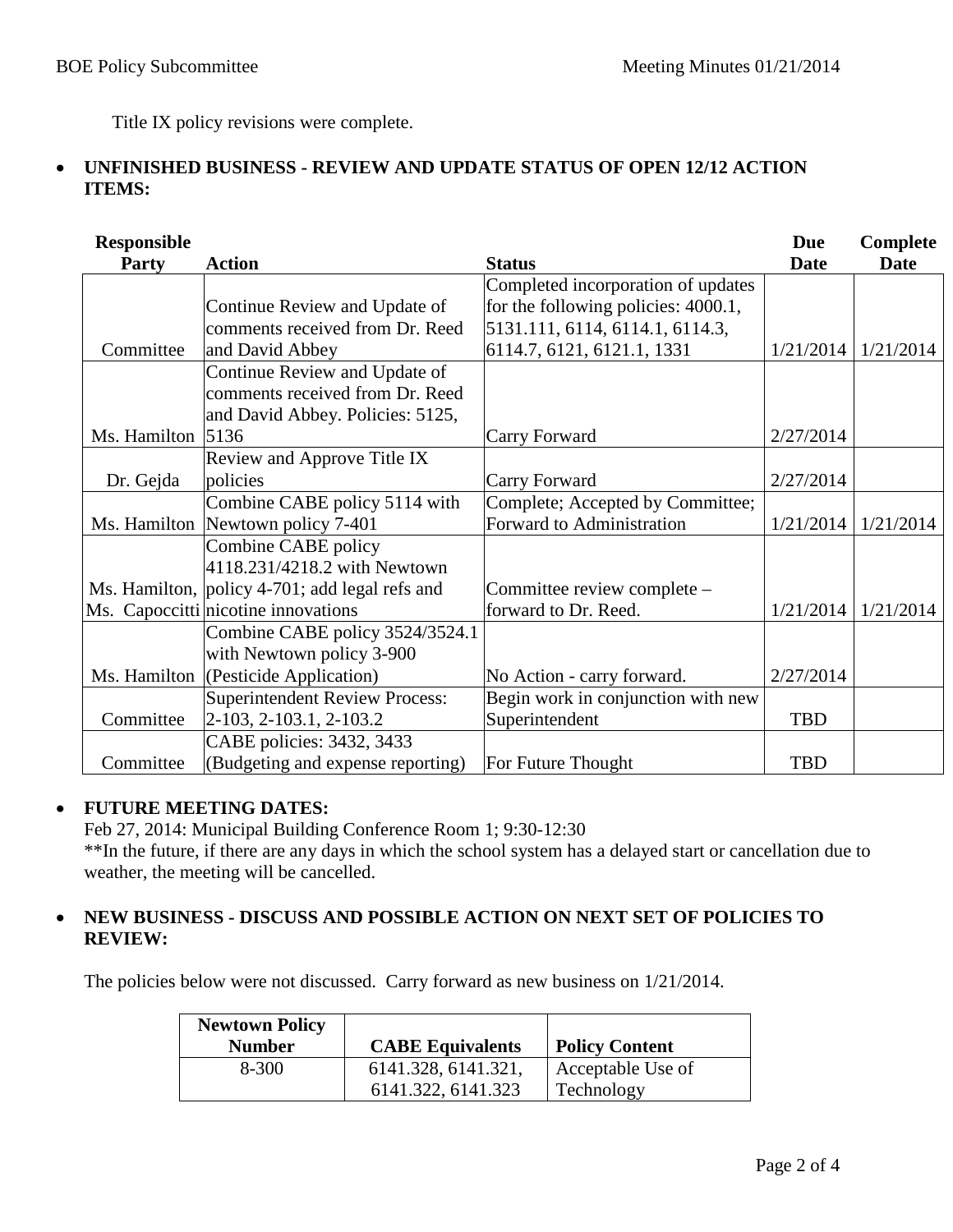| <b>Newtown Policy</b><br><b>Number</b> | <b>CABE Equivalents</b> | <b>Policy Content</b> |
|----------------------------------------|-------------------------|-----------------------|
| 8-605                                  | 5131.911.               | Safe School Climate   |
|                                        | 5131.91                 | (Bullying/Hazing)     |

# • **PUBLIC PARTICIPATION**

No public participation.

## • **ADJOURNMENT**

A motion by Ms. Roche and seconded by MR. freedman was made to adjourn the meeting at 11:50 pm. All in favor.